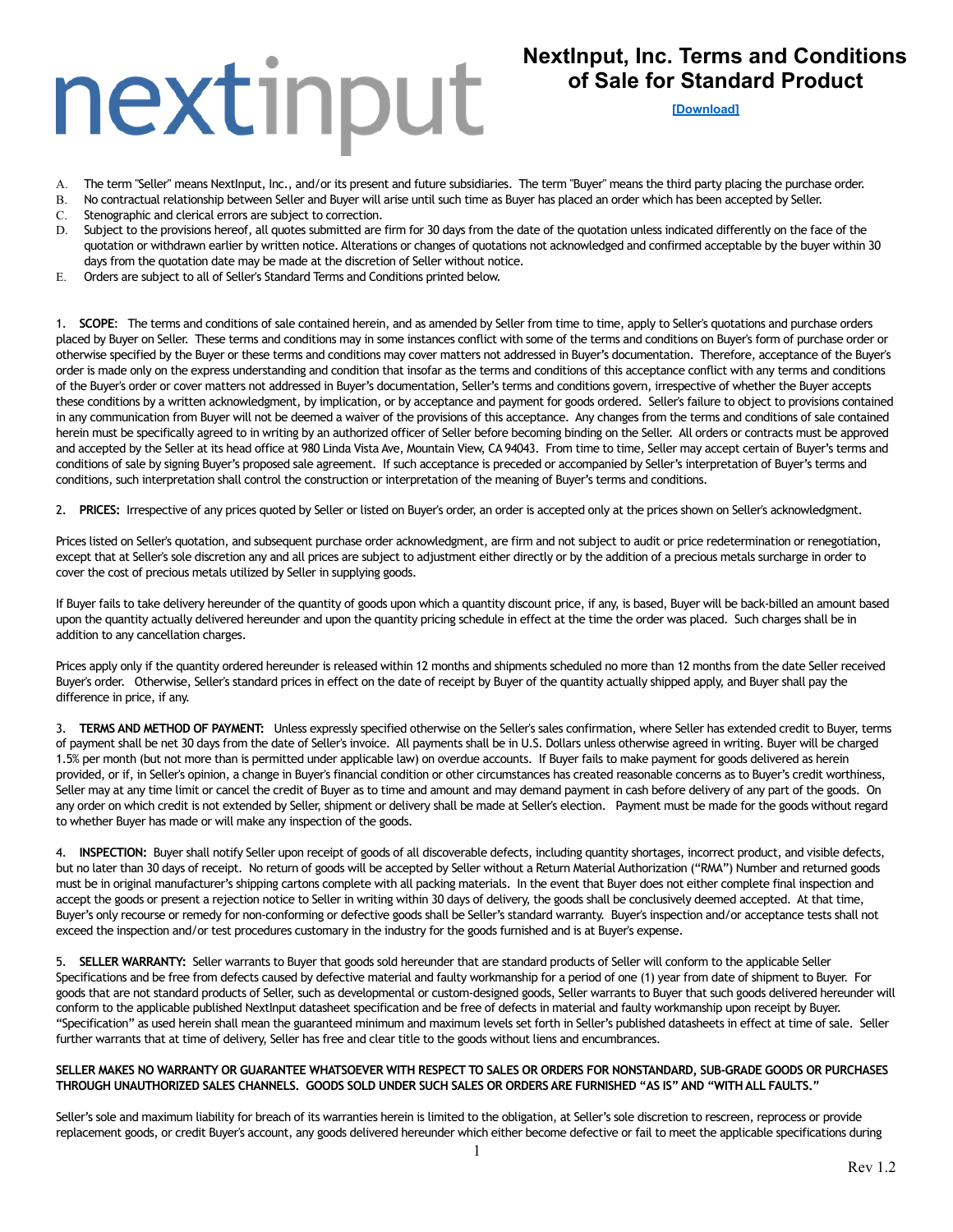## **NextInput, Inc. Terms and Conditions of Sale for Standard Product**

**[\[Download\]](https://nextinput.com/nextinput-inc-terms-and-conditions-of-sale/)**

the warranty period and which are found by Seller to be defective under the terms of this warranty, provided that (a) Seller is notified in writing by Buyer within 30 days after discovery of defects or failure to meet Specifications; (b) Buyer obtains a Return Material Authorization Number from Seller prior to returning any defective goods to Seller; (c) the defective goods are returned to Seller, transportation charges prepaid by Buyer (provided, however, that if upon examination by Seller, it determines that the goods are entitled to this warranty, then Seller shall be responsible for all transportation charges to and from Seller's facility); (d) the defective goods are received by Seller for adjustment no later than four (4) weeks following the last day of the warranty period; and (e) Seller's examination of such goods shall disclose that such defects or failures have not been caused by misuse, abuse, neglect, improper installation or application, repair, alteration, damage by rain, fire or casualty or by accident or negligence in use, storage, transportation or handling. In addition, Seller shall have no liability to Buyer to the extent such failure is caused by non-compatibility with other components used by Buyer. In the event that any one or more of the foregoing conditions is not satisfied, Seller shall have no liability under this warranty whatsoever. Buyer has an obligation to mitigate any damages related to integration of defective or nonconforming Parts. If Buyer has knowledge that such goods are defective or non-conforming or Seller has advised Buyer that goods are defective or non-conforming and in either event Buyer integrates such defective goods, Seller shall have no liability to Buyer for any damages incurred by Buyer as a result. In the event that the foregoing exclusive remedy under this warranty is determined upon judicial review to have failed in its essential purpose through no fault of Buyer, the alternate exclusive remedy shall be the refund of the purchase price of the non-conforming or defective goods. Any repairs to or alterations on the goods shipped hereunder must be authorized in writing by Seller to prevent voiding Seller's warranty.

Seller's goods may be prohibited for shipment to certain countries, entities or individuals under U.S. export regulations. Seller is not liable to Buyer for any delays or failure to obtain the necessary export license.

**SELLER'S OBLIGATION TO HONOR THESE WARRANTIES IS CONTINGENT UPON SELLER'S RECEIPT OF ON-TIME PAYMENT IN FULL FOR THE GOODS ENTITLED TO THIS WARRANTY. SELLER DISCLAIMS ALL OTHER WARRANTIES, EXPRESS, IMPLIED, OR STATUTORY, INCLUDING, WITHOUT LIMITATION, THE IMPLIED WARRANTIES OF MERCHANTABILITY AND FITNESS FOR A PARTICULAR PURPOSE. SELLER HAS NOT AUTHORIZED ANYONE TO MAKE ANY REPRESENTATION OR WARRANTY OTHER THAN AS PROVIDED ABOVE.**

#### **THE FOREGOING STATES THE ENTIRE WARRANTY LIABILITY OF SELLER.**

6. **BUYER WARRANTY:** Acceptance of goods is a warranty by Buyer that Buyer is solvent as of the date of shipment. With respect to goods delivered hereunder, Buyer agrees to accept responsibility for (i) their selection to achieve Buyer's intended results, (ii) their use, (iii) the results obtained therefrom and (iv) the selection of, use of and results obtained from any equipment, programs or services not provided by Seller and used in connection with goods delivered hereunder. Buyer further warrants that it is buying for its own internal use and not for resale, unless otherwise agreed between Buyer and Seller under separate written agreement.

**7. INFRINGEMENT:** With respect to goods manufactured solely to Seller's designs and specifications, Seller shall defend any suit or proceeding brought against Buyer insofar as such suit or proceeding is based on a claim that any such goods furnished hereunder infringe any patent(s), copyright(s) or trademark(s), or for misappropriation or use of any trade secret(s), or for unfair competition, if Seller is notified promptly in writing of such suit or proceeding and is given full and complete authority, information and assistance by Buyer for such defense. Seller shall pay all damages and costs finally awarded against Buyer in any such suit or proceeding, but Seller shall not be responsible for any compromise thereof made by Buyer without the written consent of Seller. If infringement is alleged prior to the completion of delivery of the goods, Seller may decline to make further shipments without being in breach of any agreement. In the event that such goods are held in such suit or proceeding to be infringing and their use is enjoined, or if in the opinion of Seller such goods are likely to become the subject of a claim of infringement, Seller at its sole discretion and at its own expense, may either (a) procure for Buyer the right to continue using such goods; (b) modify such goods so that they become non-infringing; (c) replace such goods with non-infringing goods; or (d) accept the return of such goods, granting Buyer a refund or credit equal to the depreciated value. Seller's obligations hereunder shall not apply to any alleged infringement occurring after Buyer has received notice of such alleged infringement unless Seller thereafter gives to Buyer written consent for such continuing alleged infringement.

Any provision herein to the contrary notwithstanding, Seller shall have no obligation to Buyer (to defend or make any payment to or for Buyer) for any infringement, misappropriation or misuse claimed by any third party or parties if any such claim arises, in whole or in part, (a) as a result of a modification of the goods not introduced or approved by Seller; or (b) as a result of the interconnection or use of the goods in combination with goods or other devices or with a manufacturing or other process; or (c) the use of the goods in other than an application recommended by Seller or (d) compliance with Buyer's design, specifications and/or instructions. If Buyer alleges intellectual property infringement against a third party pursuant to Buyer's intellectual property portfolio and as a result the alleged infringement cross claims against Buyer alleging among other things infringement by goods manufactured by Seller, Seller's liability for the resulting attorney fees and costs will be proportional to the extent to which Seller's goods, as opposed to third party goods, are found to have infringed third party intellectual property rights.

With respect to goods manufactured to Buyer's designs or specifications, Buyer shall defend any suit or proceeding brought against Seller, either severally or jointly with Buyer, insofar as such suit or proceeding is based on a claim, that any such goods furnished hereunder infringe (either direct or contributory) any patent(s), copyright(s), or trademark(s), or for misappropriation or use of any trade secret(s) or for unfair competition, arising from (i) compliance with Buyer's designs, specifications, or instructions; (ii) the use of any item or any part thereof, furnished hereunder, in combination with goods not supplied by Seller, or (iii) in connection with a manufacturing or other process utilizing any item, or part thereof, furnished hereunder. Seller shall notify Buyer promptly in writing of such suit or proceeding and give Buyer full and complete authority, information and assistance for such defense. Buyer shall pay all damages and costs finally awarded against Seller in any such suit or proceeding, but Buyer shall not be responsible for any compromise thereof made by Seller without the written consent of Buyer.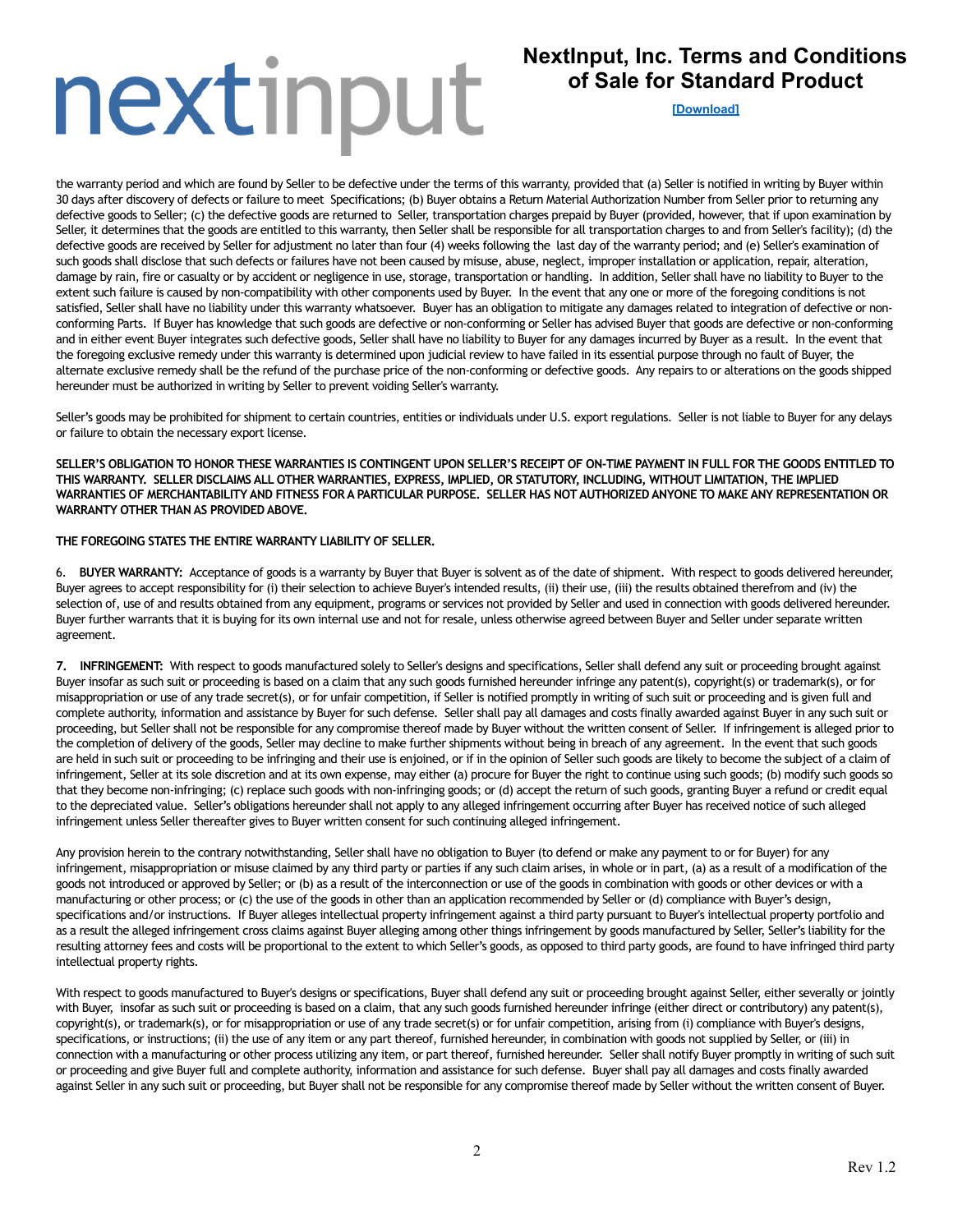### **NextInput, Inc. Terms and Conditions of Sale for Standard Product**

**[\[Download\]](https://nextinput.com/nextinput-inc-terms-and-conditions-of-sale/)**

Buyer agrees not to infringe on Seller's intellectual property with respect to any equipment, component, software, or other items delivered to the Buyer by the Seller. Buyer shall not reverse engineer, disassemble, decompile, decapsulate, cross-section or otherwise analyze the physical construction of, any such items nor assist and/or commission a  $3<sup>rd</sup>$  party to perform any such activity outlined above.

#### **THE FOREGOING STATES THE SOLE AND EXCLUSIVE LIABILITY OF THE PARTIES HERETO FOR INFRINGEMENT AND IS IN LIEU OF ALL WARRANTIES, EXPRESS, IMPLIED OR STATUTORY WITH RESPECT THERETO.**

8. **NO LICENSE:** Goods or any parts thereof sold hereunder may be protected by intellectual property rights of Seller, including, but not limited to, rights under issued and pending patents, mask work rights, copyright rights, trademark rights and trade secret rights. Neither the sale of goods or any parts thereof hereunder nor the provision by Seller of any supporting or related documentation, technical information or advice shall confer on Buyer any license, express or implied, under any intellectual property rights of Seller covering or related to (i) apparatus or circuits in which the goods or parts thereof may be used; (ii) a process, machine, use or application in connection with which the goods or parts hereof may be used; (iii) the process of their manufacturer; or (iv) a combination in which the goods or parts hereof may be used.

9. **TAXES:** Any tax or government charge by any federal, state or municipal government applicable to the goods sold hereunder now imposed or hereafter becoming effective during the term of any contract made hereunder, except for Seller's franchise taxes and taxes on Seller's net income, shall be added by Seller to the sales price where Seller has the legal obligation to collect or pay same, and shall be paid by Buyer unless Buyer provides Seller with a proper tax-exemption certificate. Buyer shall pay any duties, levies, taxes, brokerage fees or customs fees imposed in the Buyer's country to shipments made under this contract.

#### 10. **TITLE AND DELIVERY:**

A. For shipments outside of the United States, Seller shall make the goods available at its shipping dock for pickup by Buyer or Buyer's designee (EX WORKS - INCOTERMS 2010), unless otherwise agreed, and Buyer shall be responsible for all shipping charges, including freight, insurance, taxes, import duties and any other related charges. In instances where the parties determine that Seller shall select the method of transportation and the carrier, unless otherwise stipulated by Seller in the applicable sales order acknowledgement or other shipping documentation, (i) Seller shall pay for the freight charges to bring the goods to the named destination; provided that Buyer shall reimburse Seller for all (or a portion of) such costs as set forth in the applicable invoice issued by Seller to Buyer, (ii) Buyer shall pay for all insurance, taxes, import duties and any other related charges, and (iii) Buyer shall be responsible for carrying out all customs formalities to import the goods, including acting as importer of record and paying any applicable costs and expenses incurred in connection therewith. In any event, title and risk of loss transfer to Buyer when Seller tenders the goods to a common carrier at the Seller designated location for shipment to Buyer.

B. For shipments to the United States, Seller shall make the goods available at its shipping dock for pickup by Buyer or Buyer's designee (EX WORKS – INCOTERMS 2010) and, unless otherwise stipulated by Seller in the applicable sales order acknowledgement or other shipping documentation, (i) Buyer shall select the method of transportation and the carrier, and (ii) Buyer shall be responsible for all shipping charges, including freight, insurance, taxes, import duties and any other related charges. Title and risk of loss transfer to Buyer when Seller tenders the goods to a common carrier at the Seller designated location for shipment to Buyer.

11. **SOFTWARE: "**Software" as used herein means goods that are software, including, without limitation, software embedded in Seller goods, stand alone software and downloadable software. Customer acknowledges that such software is proprietary, copyrighted and may be protected by patents. All Software is licensed to Buyer, subject to a license agreement, and title to Software remains with the applicable licensor(s). Buyer agrees to be bound by such license agreement in addition to these terms and conditions of sale. Buyer shall not duplicate, disassemble, decompile, reverse engineer, modify, create derivative works, or otherwise change Software or its form except to the extent it is permitted by law. Software incorporated in or packaged with Seller hardware goods shall be used solely by Buyer for the use of the hardware goods as authorized by Seller, and Buyer shall have no other rights with respect to such Software, unless otherwise stated in the Software License Agreement ("SLA").

12. **DELIVERY SCHEDULE:** Buyer understands that any delivery schedule set forth herein or in any subsequent order or release is estimated only and is presented in good faith by Seller. Seller will use commercially reasonable efforts to initiate shipment and schedule delivery as close as possible to Buyer's requested delivery schedule but shall not be liable to Buyer for failure to meet any delivery schedule or for the costs or procurement of substitute goods. Seller reserves the right to make deliveries in installments. Delivery of a quantity that varies from the quantity specified in Buyer's order shall not relieve Buyer of its obligation to accept delivery and pay for the goods ordered. Delays or changes in schedules due to Buyer directed actions are subject to price adjustments.

Seller reserves the right to allocate production and deliveries among its various customers under any circumstances.

Buyer will be deemed to have waived any and all claims for shipments containing less than the number of goods indicated on the shipping documents unless written notice of such claims is received by Seller within 30 days after receipt of shipment.

13. **CANCELLATIONS:** No cancellations or reschedules will be accepted within 30 days of the earliest requested ship date. All cancellations and reschedules of orders by the Buyer greater than 30 days may result in a charge to Buyer. Any such charge will be determined by the Seller based on such factors as whether the product was manufactured specifically for Buyer, Seller's ability to change its production schedule within the period of the notice provided by Buyer, whether Seller acquired or allocated particular supplies or equipment to meet Buyer's order, etc.

14. **NON-WAIVER DEFAULT:** Each shipment made under any order will be treated as a separate sale and transaction, but in the event of any default by Buyer, if Seller elects to continue to make shipment, its action will not constitute a waiver of any default by Buyer or in any way affect Seller's legal remedies for any such default.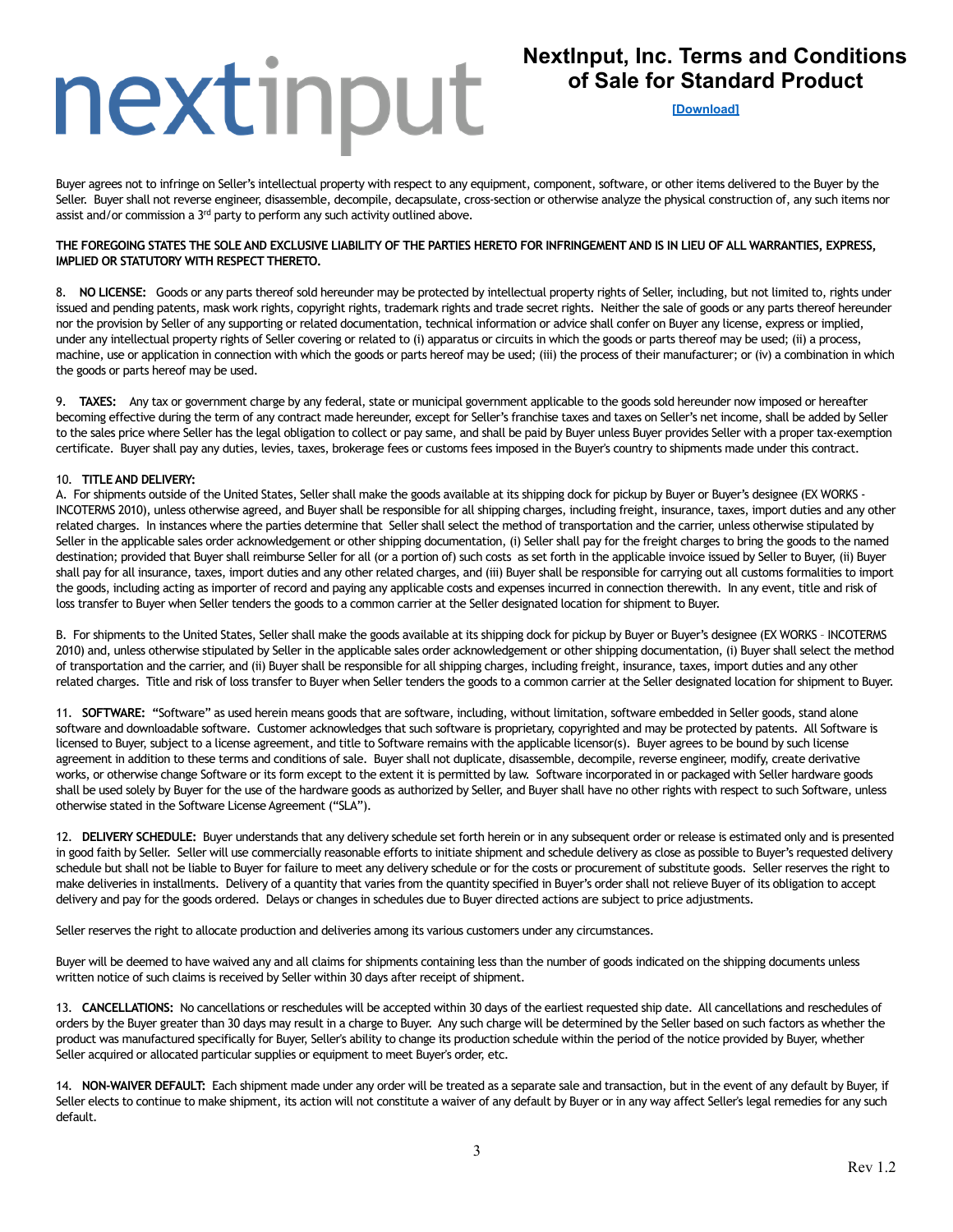## **NextInput, Inc. Terms and Conditions of Sale for Standard Product**

**[\[Download\]](https://nextinput.com/nextinput-inc-terms-and-conditions-of-sale/)**

15. **FORCE MAJEURE:** Seller shall not be liable for delay in performance or failure to perform in whole or in part the terms of this Agreement due to causes beyond the reasonable control of Seller, including, without limitation**,** strike, labor disputes**,** shortages of material, war, riot or civil commotion, acts of the public enemy, insurrection, sabotage, or fire, earthquakes, flood or other acts of God. The period for performance for the party affected by such a cause shall be extended by the duration of the condition, provided, however, if any such delay shall continue for more than 120 days from the start of the cause of delay, the quantities undelivered during such period of delay or to be delivered, may be canceled at Seller's election without liability of Seller to Buyer by written notice to Buyer at any time.

16. **ASSIGNS:** Any contract made hereunder is binding upon and inure to the benefit of the successors and assigns of the entire business and good will of either Seller or Buyer, or of that part of the business of either used in the performance of such contract but is not otherwise assignable. Seller may subcontract any part of the work or services to be provided hereunder as Seller deems necessary. Buyer affirms that there exists no third party beneficiaries to Buyer's rights hereunder unless Buyer specifically identifies such beneficiary on the face of Buyer's order or Buyer's acceptance of Seller's quotation.

17. **MODIFICATION OF STANDARD TERMS AND CONDITIONS:** No addition to or modification of any of the provisions herein or upon the face or reverse of any order shall be binding upon Seller unless made in writing and signed by a duly authorized representative of Seller located in San Jose, California, U.S.A.

18. **LAW:** This Agreement is governed by and construed under the laws of the State of California and the United States without regard to conflicts of laws provisions thereof or the United Nations Convention on Contracts for the International Sale of Goods. The sole jurisdiction and venue for actions related to the subject matter hereof is the state and U.S. federal courts in the State of California, located in Santa Clara County, California, U.S.A.

19. **EXPORT CONTROL:** Buyer acknowledges that Seller will provide Buyer with technical data/technology, services, and/or, products, in finished or unfinished state that may be subject to U.S. export controls under the laws and regulations of the United States (collectively "Export Controlled Technology"). U.S. export control laws and regulations include, but are not limited to, the International Traffic in Arms Regulations ("ITAR"), 22 C.F.R. §§ 120 et seq., and/or the Export Administration Regulations, 15 C.F.R. §§ 730 et seq. Buyer warrants and agrees that it shall not export or reexport any Export Controlled Technology or any technical data/technology or product derived from the Export Controlled Technology, except pursuant to a U.S. government license or other approval, or upon determination that such export may be lawfully exported without prior approval under a license exception, exemption, or other authority. Buyer acknowledges and understands that Seller may need to apply for export licenses in order to ship Export Controlled Technology to Buyer. Buyer agrees to provide such information, assurances, documentation or take such other steps as necessary to assist Seller in obtaining any export licenses, including, but not limited to, execution of end-user certifications, document marking, and supplemental agreements with respect to control and handling of Export Controlled Technology. In compliance with U.S. regulations regarding Technology and Software under Restriction ("TSR"), Buyer hereby agrees that, without express approval of Seller (pursuant to issuance of an export license from the Bureau of Industry and Security), Buyer will not reexport or release any technology, direct product of the technology, software, or source code related to the technology provided by Seller to Buyer to a national of a country specified in Country Groups D:1 or E:2 as set forth in 15 C.F.R. Part 740, Supplement No. 1 and as amended. Seller shall have no responsibility for delayed delivery or non-delivery resulting from (i) any governmental action under U.S. or other applicable law suspending or revoking a necessary export license or authorization, or (ii) any failure by Buyer to furnish reasonable assurance, upon request, of its compliance with applicable export requirements, or (iii) obtaining a necessary export license for the goods to be shipped hereunder.

20. **USE OF SELLER'S GOODS IN LIFE SUPPORT AND CERTAIN OTHER APPLICATIONS**: Goods sold by Seller are not designed, intended or authorized for use in life support, life sustaining, or other applications in which the failure of such goods could reasonably be expected to result in personal injury, loss of life or severe property or environmental damage. Buyer acknowledges that use of Seller's goods in such product applications is understood to be fully at the risk of Buyer and that Buyer is responsible for verification and validation of the suitability of Seller's goods in such application. Buyer agrees that Seller is not liable, in whole or in part, for any claim or damage arising from use in such applications. Buyer agrees to indemnify, defend and hold Seller harmless from and against any and all claims, damages losses, costs, expenses and liabilities arising out of or in connection with such use.

**21. LIMITATION OF LIABILITY: THE ESSENTIAL PURPOSE OF THIS PROVISION IS TO LIMIT SELLER'S LIABILITY HEREUNDER.**

**EXCEPT FOR BODILY INJURY OR DEATH OF A PERSON, UNDER NO CIRCUMSTANCES WILL SELLER, ITS EMPLOYEES, OFFICERS OR DIRECTORS, AGENTS, SUCCESSORS OR ASSIGNS BE LIABLE TO ANYONE UNDER ANY PRODUCT ORDER, SCHEDULE OR TERMS AND CONDITIONS HEREIN UNDER ANY CONTRACT, STRICT LIABILITY, TORT (INCLUDING NEGLIGENCE) OR OTHER LEGAL OR EQUITABLE THEORY, WHETHER OR NOT FORESEEABLE OR FORESEEN, FOR: (A) BUSINESS INTERRUPTION COSTS, COST OF REWORK, RETESTING, PROCUREMENT OF SUBSTITUTE GOODS, REMOVAL AND REINSTALLATION OF GOODS; OR (B) ANY SPECIAL, INCIDENTAL, EXEMPLARY, INDIRECT OR CONSEQUENTIAL DAMAGES, INCLUDING WITHOUT LIMITATION LOST PROFITS, LITIGATION COSTS, LOSS OF DATA, PRODUCTION OR PROFIT, GOODWILL, LOSS OF REVENUE, OR LOSS OF UNITS; REGARDLESS OF WHETHER SELLER HAS BEEN ADVISED OF THE POSSIBILITY OF SUCH DAMAGES, THERE IS A TOTAL AND FUNDAMENTAL BREACH OF THIS AGREEMENT OR WHETHER ANY REMEDY PROVIDED HEREIN FAILS OF ITS ESSENTIAL PURPOSE.**

**THE LIMIT OF LIABILITY FOR ANY CLAIMS SHALL NOT EXCEED 20% OF THE AMOUNT PAID OR PREPAID ON ACCOUNT BY BUYER FOR THE GOODS GIVING RISE TO SUCH CLAIMS. BUYER SHALL BE DEEMED TO ASSUME ALL LIABILITY FOR ANY AND ALL DAMAGES ARISING FROM, OR IN CONNECTION WITH, THE USE OR MISUSE OF THE GOODS BY BUYER, ITS EMPLOYEES, CUSTOMERS AND OTHERS.** 

**SELLER SHALL NOT BE LIABLE FOR AND BUYER AGREES TO INDEMNIFY, DEFEND AND HOLD SELLER HARMLESS FROM ANY CLAIMS BASED ON SELLER'S COMPLIANCE WITH BUYER'S DESIGNS, SPECIFICATIONS OR INSTRUCTIONS, OR MODIFICATION OF ANY GOODS BY PARTIES OTHER THAN SELLER, OR USE IN COMBINATION WITH OTHER PRODUCTS.**